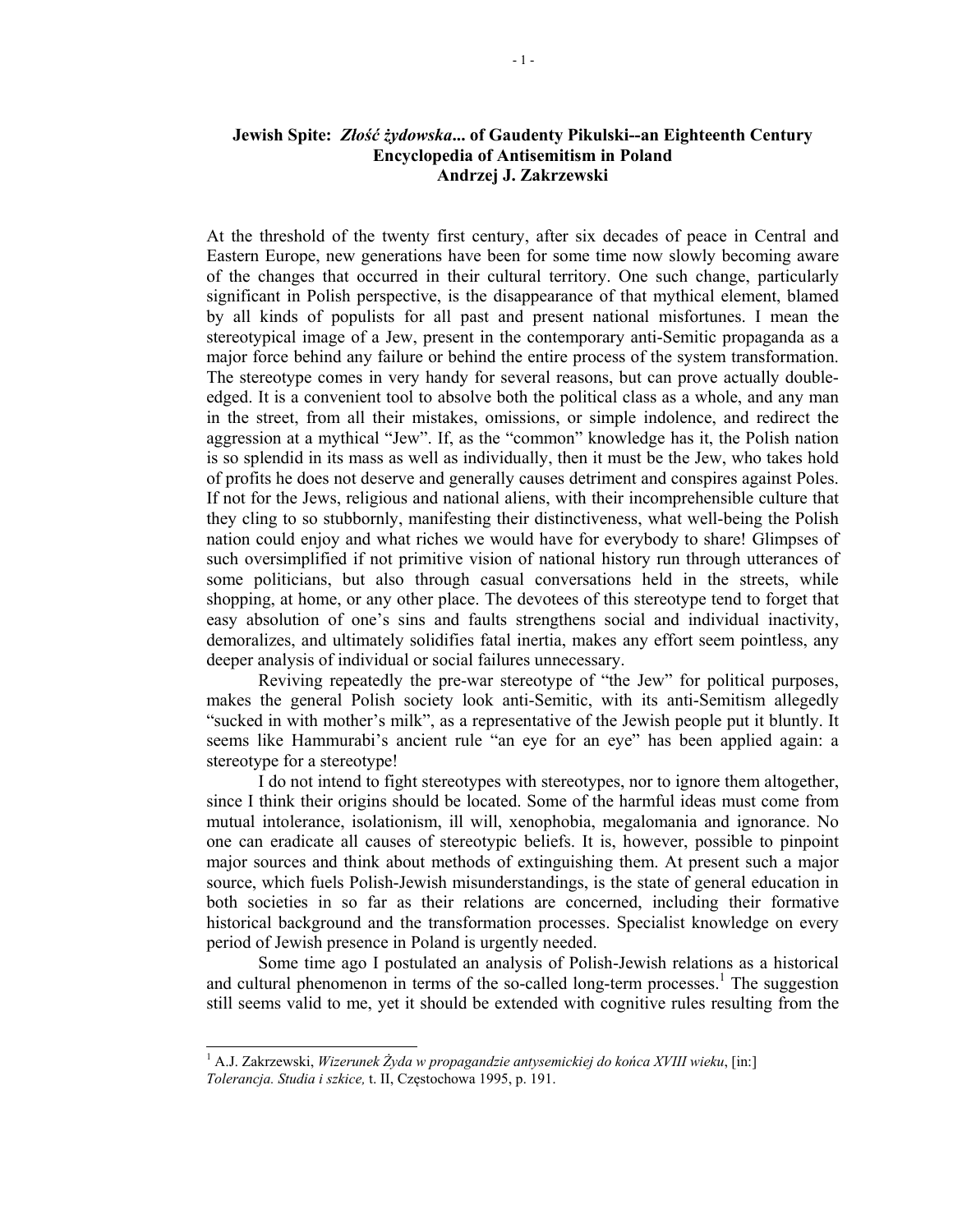principles of micro-historical studies<sup>2</sup>, especially as to issues investigated in a local scale of a minor city, town or village. In such case the list of research questions must be more detailed, not only reconstructing mutual Polish-Jewish relations, but also delving into the workings of both communities, exposing inner tensions, mechanisms, perceptions, the source underpinning of mutual prejudice. Yet, it would also discover points of contact, things in common. And presumably, a new picture of Polish-Jewish relations will emerge, free of oversimplifications resulting from ignorance. It will be easier for a Polish or Jewish man in the street to see the difference between facts and ideological or political manipulation.

1. The groundwork of anti-Semitic literature in Poland

Scholarly studies of Jewish history in Poland have been pursued for a long time now and their output is considerable. They run along several, hardly overlapping, lines. The first to be intellectually concerned with Jews as a social group, were religious authors, set on contrasting Jewish religion with Christianity. Instead of underscoring common theological roots and similarities, their aim was to highlight Jewish collective responsibility for the death of Jesus Christ and Jewish negative characteristics in general. These points have been brought up ever since. As we believe, such perspective was a kind of facade covering up economic motivation, less consciously apprehended at the time, and visible ethnic and cultural differences. Official Catholic soteriology was totally exclusive, analogically to other Christian or non-Christian creeds, certainly not encouraging tolerance. The Middle Ages did not know the notion of tolerance, and even in later epochs it was usually applied to fellow believers. The change of attitude towards Jews would not be any easier for their isolated life, whose remoteness was also religiondictated. It does not imply that any Christian in Poland was hostile towards his Jewish neighbor, nor any Jew longed for the restitution of Jewish kingdom in the Promised Land. Thus Jews settling in Polish lands from the earliest times through the eighteenth century, were perceived as an economically indispensable replenishment of a population decimated by frequent wars, invasions, or epidemics.<sup>3</sup> In the sixteenth century. all former privileges amounted to the special legal status of Polish Jews which was unprecedented in European countries. A significant manifestation of that status was the Council of Four Lands, Jewish parliamentary body, whose jurisdiction was recognized and used for the purpose of collecting taxes.<sup>4</sup> What was characteristic in the Reformation period was the absence of the Jewish problem in religious literature. The situation would change during the reform of the Catholic Church in radically altered political, social, and economic circumstances. A new trend emerged in secular literature with increasingly evident Jewish motif.

Before mid-seventeenth century Jews were tolerated in the Polish-Lithuanian Commonwealth as if the competitive aspect of their presence in the economy went

<sup>&</sup>lt;sup>2</sup> For the advantages of micro-historical methodology illustrated with the results of applying it see T. Srogosz, *Między biologiczną egzystencją człowieka w dziejach a historią nauki, <sup>C</sup>*zęstochowa 2003, p. 16 ff. <sup>3</sup>

S. Ettinger, *Sejm Czterech Ziem*, [in:] *Żydzi w dawnej Rzeczypospolitej. Materiały z konferencji "Autonomia Żydów w Rzeczypospolitej szlacheckiej",* Wrocław-Warszawa-Kraków 1991, pp. 35–36.

<sup>4</sup> Ibidem, p. 37 ff. Comp. also: J. Goldberg, *Żydowski Sejm Czterech Ziem w społecznym i politycznym ustroju dawnej Rzeczypospolitej*, [w:] *Żydzi w dawnej Rzeczypospolitej*, pp. 44–58.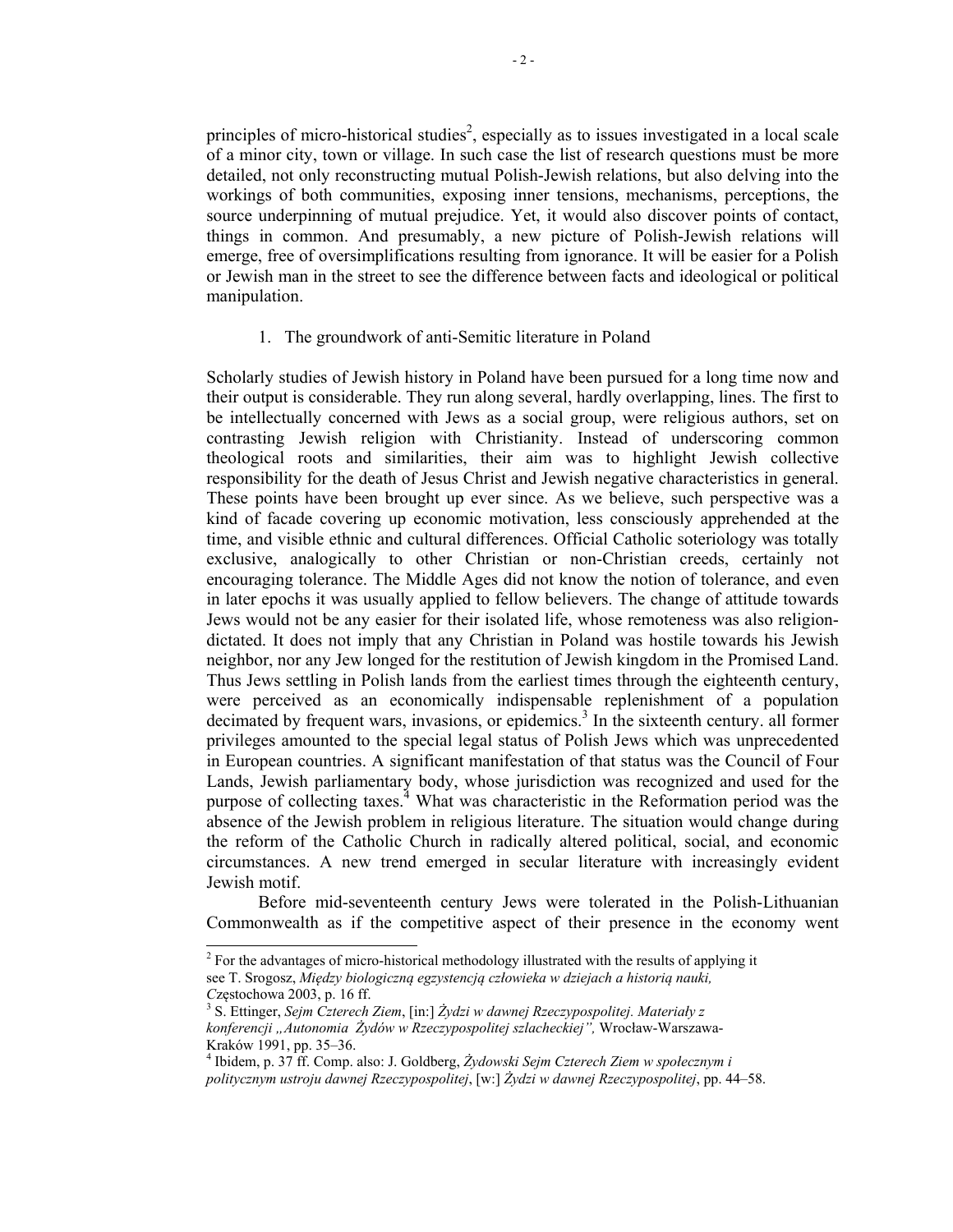unnoticed. The deterioration of feudal economy based on serfdom and the ensuing impoverishment of both the gentry and peasantry made people aware of the fact that a considerable part of possible profits was taken over by Jews. It could not have been otherwise in the class society, in which the gentry could enjoy full political and economic rights, while the peasants had none and could not, with the third estate being inadequate or practically non-existent, undertake other tasks that involved possessing basic civil freedom. It were the Jews who filled the gap taking to crafts, trade, administration of gentry or landowners' properties. The life and fortunes of many Jewish agents (so-called *faktors*) could serve as a typical example of success exciting neighborly envy.

From the seventeenth century Jews as a social group were mulled over by political authors with gentry background, who formulated early charges against the Jewish nation, usually of economic nature, but also reiterating some expressions of religious antagonism or even hatred aimed at expelling Jewish community out of Poland. Meanwhile this community had already taken deep roots in the Polish soil, and being attached by many ties to the gentry, obtained such formal status that gave it higher standing over the peasants. Several centuries of relatively peaceful existence and material welfare resulted in the growth of the Jewish populace, whose number, exceeding any other European country, amounted to  $300,000$ .<sup>5</sup> The main area of Jewish settlement were the eastern borderlands, included in the Polish Crown, where Jews interacted not only with Christian neighbors, but also with non-Christians, including the influences of Middle-East Judaism. Some conversions from Christianity to Judaism were also recorded.<sup>6</sup>

In our search for the origins of anti-Jewish attitudes in the Polish Commonwealth we have most often focused on religious distinction and some legal and economic advantages of this group. We tend to underestimate the reasons essentially inherent in Judaism as such, compelling Jewish settlers in Poland to keep distance and live an isolated life. The considerable autonomy Jews obtained heightened this isolationism. Their different speech, dress, and conduct with generally incomprehensible religious rites and practices, usually held in detached rooms, to which no Christians were allowed, stimulated most preposterous conjectures. Suspicious antipathy towards cultural and religious others was enhanced by religious fervor inspired by the Counter Reformation movement in the Church, including opposition against Judaizers<sup>7</sup>, but also by the behavior and actions of non-Catholics with regard to the political interests the state during, e.g., the Swedish invasion. Anti-Jewish suspicions flourished also with the common growth of superstitions and widespread belief in magic, typical for these times.

Up to the mid-eighteenth century religious practices of Polish Jews did not attract much interest. It was only with the ferment of ideas that begun in the Jewish society in the seventeenth century<sup>8</sup>, growing popularity of Hasidism<sup>9</sup>, emergence of various Jewish sects with the expansion of the Frankist movement raising false hopes for massive conversion of Jews to Christianity, all these phenomena made for the need to know more about the Jewish culture. It seemed most natural that the clergy were most predisposed to

 5 S. Ettinger, op.cit., p. 35.

<sup>6</sup> Z. Pietrzyk, *Judaizanci w Polsce w 2 połowie XVI w*., [in:] *Żydzi w dawnej Rzeczypospolitej*, pp. 144–153.<br><sup>7</sup> Ibidam n. 14

Ibidem, p.145.

<sup>&</sup>lt;sup>8</sup> J. Doktór, "Frankizm jako odpowiedź na kryzys osiemnastowiecznego żydostwa polskiego", *Biuletyn Żydowskiego Instytutu Historycznego w Polsce* 1991, nr 2 (158), p. 15 ff. 9

Ch. Shmeruk, *Chasydyzm i kahał*, [in:] *Żydzi w dawnej Rzeczypospolitej*, pp. 59–65.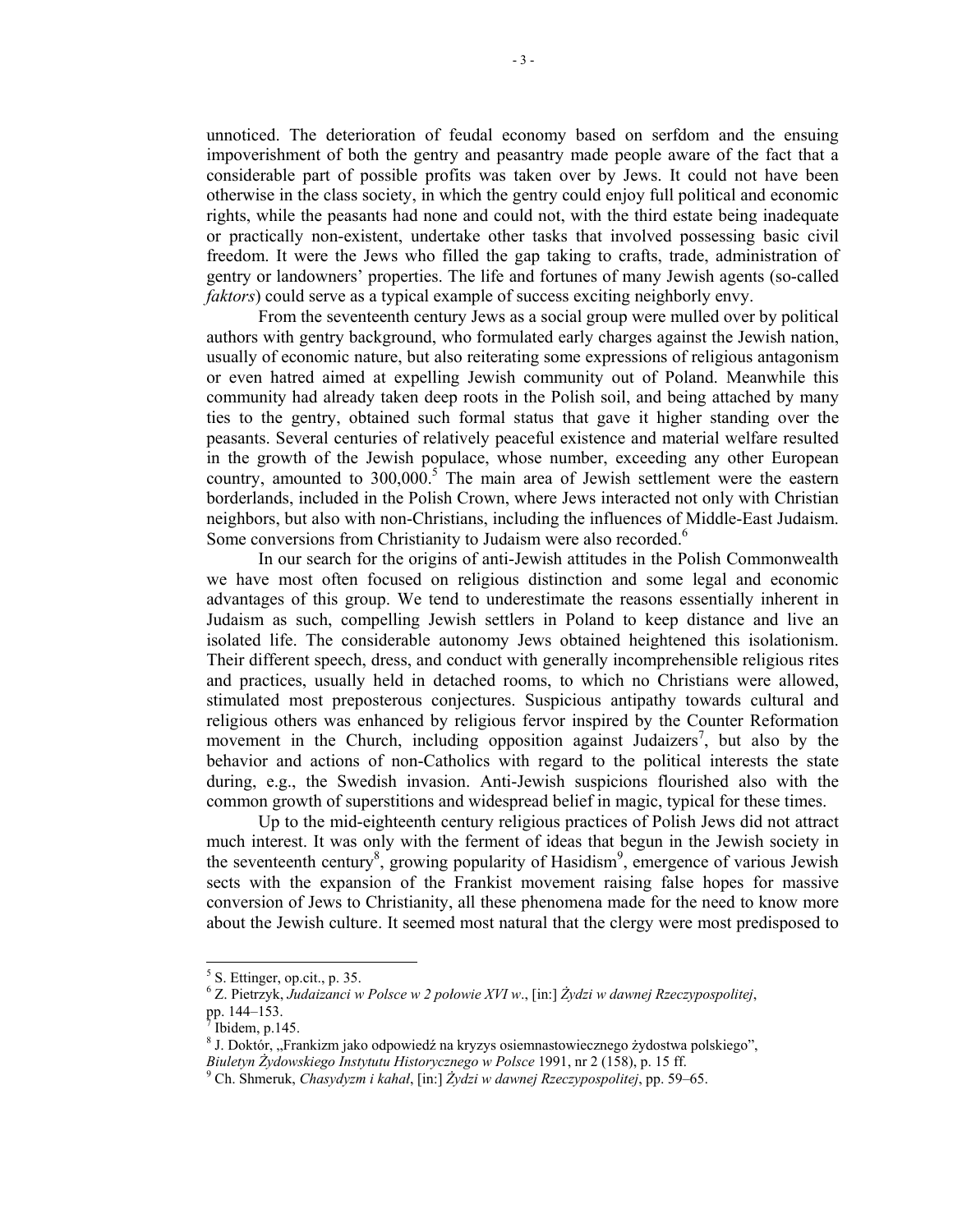acquire such knowledge, in particular those of them, who took part in theological debates with the Frankists and by virtue of such participation alone should be better acquainted with the theological intricacies of Judaism.

In the mid-eighteenth century two authors showed deeper interest in Jewish issues, and these were Stanislaw Kleczewski<sup>10</sup> and Gaudenty Pikulski<sup>11</sup>, both directly engaged in the famous disputations of the Frankists with the Talmudists in Lvov in 1757, and in  $1759^{12}$ .

The disputations held in Hebrew must have made the observers realize the importance of having some command of Hebrew, and, besides, the need to explain to the public the essence of the argument, which rose hopes for attracting a sizeable group of Jews to Christianity. The latter issue, with the rising social turmoil in the Eastern borderlands of Poland and with the growth of Jewish population, had not only religious but also political aspect. Its outcome could have been to the advantage of both the authorities and the society. Hence, despite its religious origin, the initiative of Kamieniec Bishop Mikolaj Dembowski turned out to be raison d'etat, when King August II in 1758 granted the Frankists the general rights and thus a legal protection against their fierce opponents, traditional Jews.

The religious dispute within Judaism revealed general Polish ignorance with regard to Jewish neighbors, who, abiding by the commandment to preserve their cultural identity, had not only achieved broad autonomy, but also became a social enclave, closed to any outside influence. Self-imposed isolation of Jewish community played a significant role in the development of accusations, slanders, fantastic speculations. Some Jewish converts might have enhanced anti-Jewish hostility and suspicion, allegedly corroborating some Talmud-based anti-Christian practices.<sup>13</sup> Anti-Semitic propaganda used them as the key evidence, whose verification was out of question, referring them to medieval beliefs and ideas, which had followed early Jewish refugees from Western Europe.

## 2. The Author and his work

 $\overline{a}$ 

Gaudenty Pikulski was not the first nor the last to produce anti-Semitic writings in Poland. Still, his position was to some extent unique due to his involvement in the efforts of Kamieniec Bishop Mikolaj Dembowski to receive about 1,000 Jewish families, as promised by Jakub Frank, into the Catholic church.

On the eve of the enlightenment breakthrough in Poland (in the mid-eighteenth century) Polish literature seemed encyclopedia-inclined. Regardless of their background, many authors tried to compile and record in literary form the knowledge which the gentry culture had previously amassed. To mention just a few examples, Joachim Benedykt

*objaśnienie przeklętych Talmutystów, na dowód ich zaślepienia i religii dalekiej od prawa* 

<sup>10</sup> S. Kleczewski, *Dysertacja albo Mowa o Pismach Żydowskich i Talmudzie podczas walnej dysputy contra talmudystów z talmudystami... publico ore miana*, Lwów 1759. 11 G. Pikulski, *Złość <sup>ż</sup>ydowska przeciwko Bogu i bliźniemu, prawdzie i sumnieniu, na* 

*boskiego przez Mojżesza danego na dwie części opisana* [...], Lwów 1758.<br><sup>12</sup> Two public disputations were held between the followers of Jakub Frank and the defenders of Judaism nicknamed "Talmudists".

<sup>&</sup>lt;sup>13</sup> Comp. the widely commented case of Serafinowicz, Brest rabbi in early 17th c., who supposedly disclosed secret Jewish practices described in Talmud, in: G. Pikulski, *Złość żydowska...*, pp. 349–353.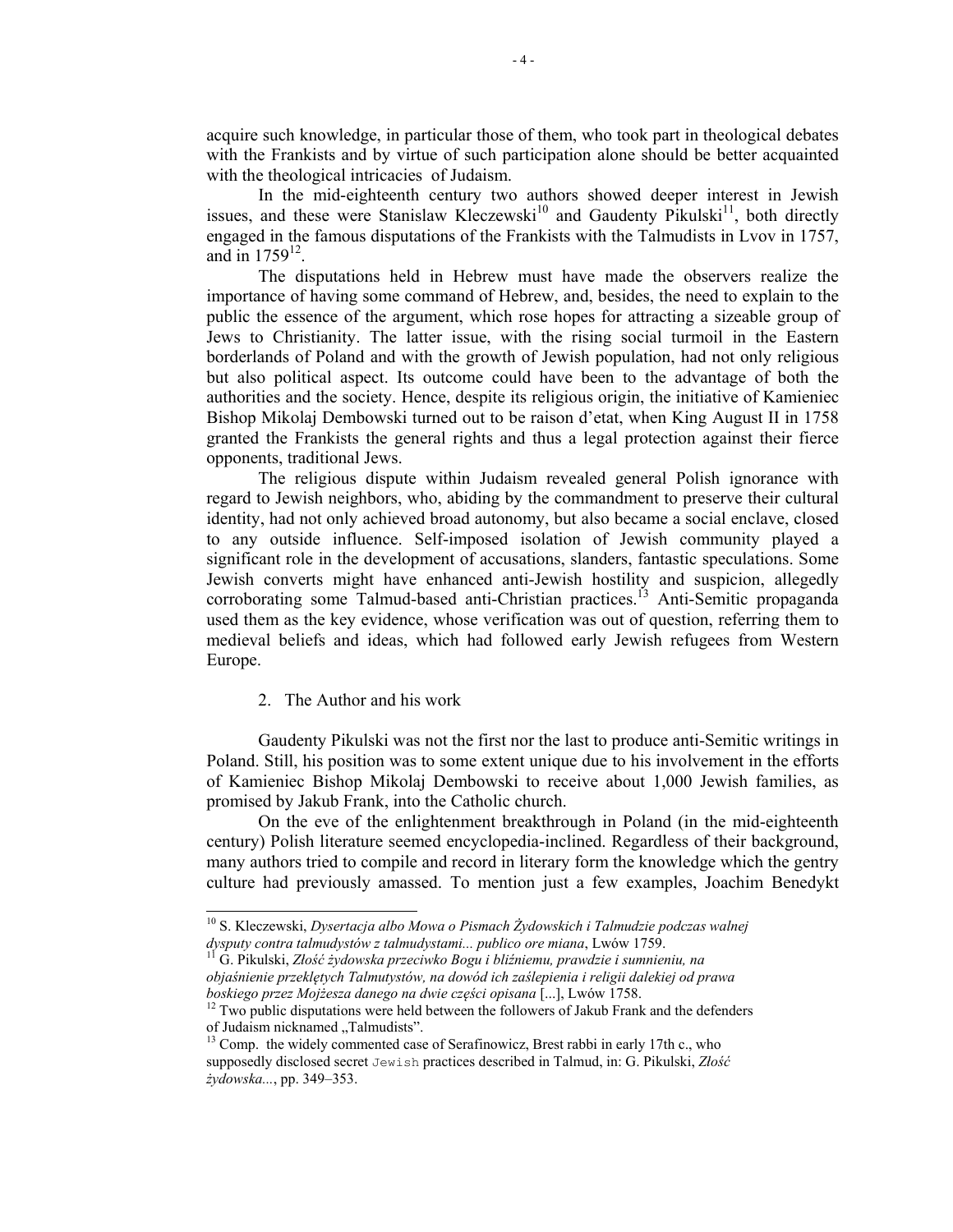Chmielowski published *Nowe Ateny<sup>14</sup>*, Szymon Majchrowicz<sup>15</sup> wrote a historiosophical work<sup>16</sup>, while Ambrozy Nieszporkowic compiled information on the famous Virgin Mary icon of the Jasna Gora monastery and its perception in the then society. The work of Gaudenty Pikulski fits in the category, even though its title seems slightly misleading for inexperienced readers. The author meant his work to endorse the case Jakub Frank and his sect, and stated his intentions in the full title, very elaborate in the typical Baroque manner. It implies that its criticism is not aimed at all the Jews, but just at the "Talmudists", who opposed the reform of Judaism as postulated by Frank. In his preface (*Przedmowa*) Pikulski named three goals that motivated his work: 1. to expose Jewish faults in their faith, in order to refine one's own Christian attitude; 2. to provide landlords and nobles with arguments to bring up while talking to their Jewish subjects in order to persuade them to convert to Christian faith and follow Sabbatai Tsvi and the Frankists; 3. to stir up distrust towards Jewish agents (*faktors*), according to Pikulski, secret enemies, "who get more protection than God's servants, whose word is worth more in courts of law than Christian peasants'."<sup>17</sup>

Consistent with the then canons of learning, the study had to be profusely annotated with references to literature, whose authority defied any doubts.<sup>18</sup> The books is divided in two parts; the first, consisting of nineteen chapters, takes the readers into the world of the Bible as contrasted with the Talmud; second part (eighteen chapter supplemented with the letter of Pope Benedict XIV concerning Jewish freedom in the Christian world) describes the customs and religious practices of Orthodox Jews, including their alleged secret rites. And the latter, as the author was absolutely convinced, were directed against Christianity in general and against individual Christians. And this was what he meant by the title "Jewish spite".

The main point of the book is easily readable from the titles of chapters. It is to prove that Jews by their commentaries to the Old Testament deliberately distorted its message as regards the coming of Messiah in order to reject Jesus Christ. Consequently they persisted in clinging to the "old covenant" and waiting for the Messiah to come, incurring unexpected plagues on Jews. In his analysis of the High Priests' actions Pikulski underscored their ill will, aversion to recognize Messiah in Jesus Christ, and keeping Jewish masses in ignorance and submission. Thus we have here another

14 J.B. Chmielowski, *Nowe Ateny albo Akademia wszelakiej scjencji pełna*, *na różne tytuły, jak classes podzielona: mądrym dla memoriału, idiotom dla nauki, politykom dla praktyki,* 

*melankolikom dla rozrywki erygowana,* t. 1–4, Lwów 1754–1756. First printed ed. 1745– 1746, see *Bibliografia literatury polskiej "Nowy Korbut"*, t. 2 *Piśmiennictwo staropolskie*, Warszawa MCMLXIV (1964), pp. 80–81.

15 Sz. Majchrowicz, *Trwała szczęśliwość królestw, albo ich smutny upadek, wolnym narodom*  przed oczy stawiona na utrzymanie nieoszacowanej szczęśliwości swojej, cz. 1–4, Lwów 1764.<br><sup>16</sup> A. Nieszporkowic, *Odrobiny z stołu królewskiego, Królowy Nieba i Ziemie... historie laskami i cudami obrazu czestochowskiego.* 

<sup>&</sup>lt;sup>17</sup> G. Pikulski, op.cit., *Przedmowa Auktora do Czytelnika*, s. 2–3 nlb.<br><sup>18</sup> G. Pikulski, op. cit., "te i tym podobne były dla mnie pobudki dla których przy różnych przeszkodach starałem się publicznie odkryć sekretne Talmutystów przeklętych złości, które opisałem, częścią z oryginałów rabinów nawróconych do wiary świętej katolickiej, częścią z różnych autorów i historyków. Ponieważ zaś przeciwko Żydom pisałem, opuściłem różne dowody doktorów kościoła katolickiego , bo by im nie wierzyli. Najwięcej wziąłem sobie za świadectwo Pismo Święte, rabinów uczonych i Józefa historyka, rodem Żydowina". *Przedmowa Auktora do Czytelnika*, s. 3 nlb.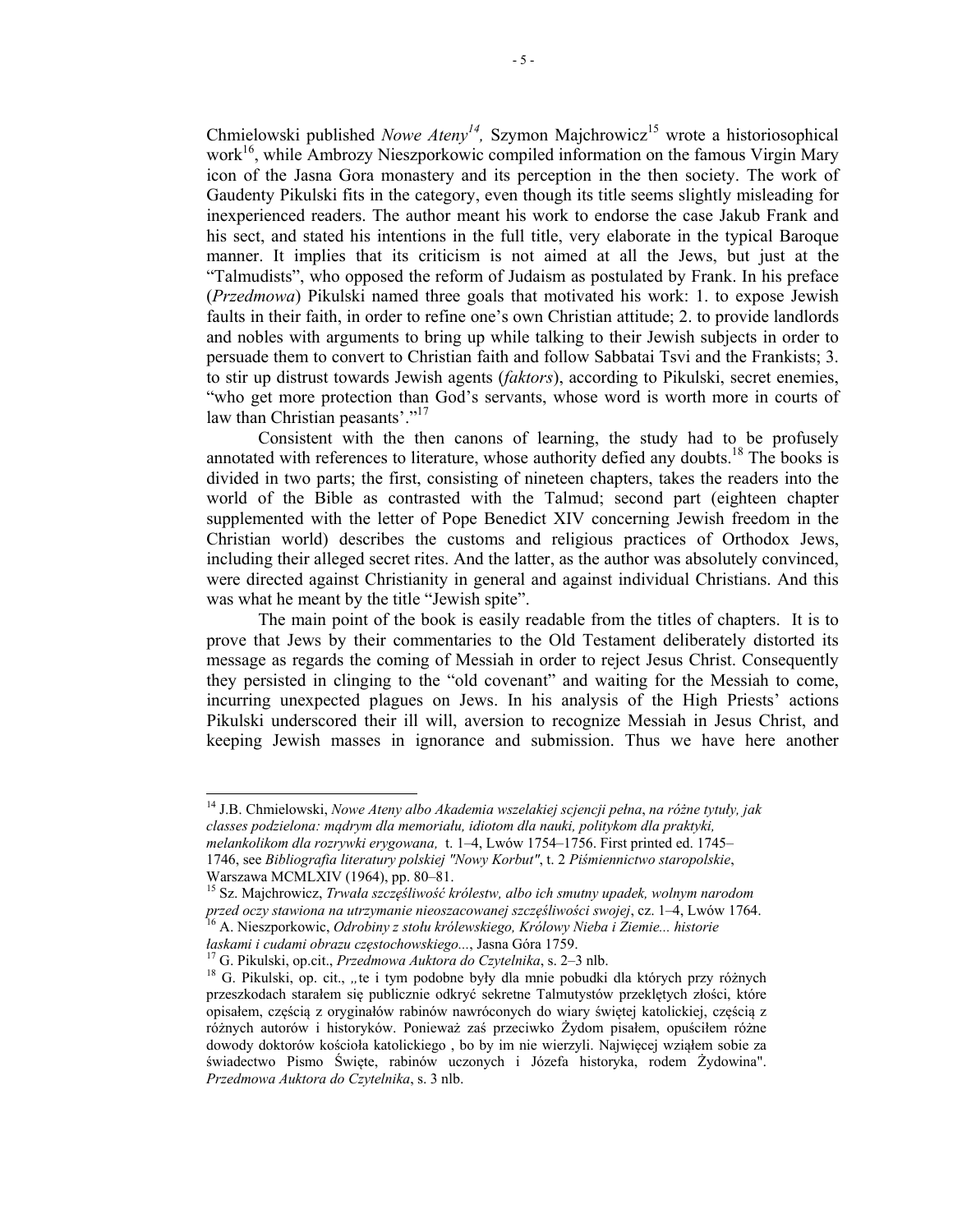conspiracy theory, supposedly accounting for the actions of rabbis, who opposed any attempt to bring Judaism closer to Christianity.

3. The origins of eighteenth century anti-Semitism

Pikulski began his lecture on the history of Jewish religion with the explanation of the term "Talmud", viewing it as the principal cause of Jewish refusal to recognize Messiah in Jesus Christ and generally of Jewish anti-Christianity.

Talmud then "is a Hebrew word meaning the same as *explanation* or something similar. Thus Talmudists are nothing else but Jews keeping the Bible according to the explanations of older rabbis and ancient doctors, Pharisees and scholars in Law, or held to be such<sup>"19</sup>. Pikulski distinguished the Talmud in such understanding to the Scripture, which he considers inspired, whereas "This explanation was never from the Holy Spirit, but anybody as he understood could add to the Bible various fables, and talmuds are by Jews written in various times, some named from the author and some from the title of the talmud book."<sup>20</sup> To make his thesis sound more plausible Pikulski repeated that "these talmuds are so well guarded and withheld that not every Jew is allowed to read them or keep them at home, as is the case with Macchiavelli and other forbidden books with us. $12^{21}$  The author sanctioned the use of the Talmud, which had been written before Jesus Christ was born. Pikulski argued that the then Talmud, authorized by the Sanhedrin, consisting of 72 archpriests, was free of errors, because the text was worked out in the heat of clashing opinions.<sup>22</sup> Nevertheless, said Pikulski, when Jews were dispersed, in the Diaspora, every rabbi was writing "his own" Talmud, "to what good?"<sup>23</sup>. And it were these "other Talmuds against loving your neighbor, to kill Christian children, to blaspheme against Our Lord Christ, etc., are produced by particular rabbis after the death of Our Lord<sup> $324$ </sup>, that came from the hatred of Christianity.

As I have mentioned, false information on Jewish culture resulted from the ignorance and ill will of the authors. This is exactly the present case. Pikulski brought into play an "our Lyran<sup>25</sup>, who used to be a Jewish scholar, and upon becoming Catholic explained the entire Bible true to the letter and correct history, with information on many matters that Moses could have not mentioned for brevity".<sup>26</sup>. The irony of it is that a Catholic priest of Franciscan order would admit some deficiency of the God-inspired Scripture, and persuade his readers that Lyran completed the statement of Moses!

There are numerous illustrations of the similar lack of knowledge on the history of Israel, internal regulation of Jewish community, including the organization of religious cult. It is evidently easy for us now to point out all misinterpretations and falsehoods in his descriptions, but it would be beyond the point to censure an eighteenth century Christian monk for his ignorance of Israel. Significantly dangerous, however, is the

<sup>&</sup>lt;sup>19</sup> G. Pikulski, op.cit., chapt. I, p. 1.

 $^{20}$  Ibidem, p. 1.

 $21$  Ibidem, p. 2.

 $22$  Ibidem, p. 7.

 $23$  Ibidem, p. 8.

 $24$  Ibidem, p. 9.

<sup>&</sup>lt;sup>25</sup> Lyran (Liran), or Nikolaus v. Lira (1270–1349), Franciscan, theologian, follower of Duns Scott, author of numerous theological works concerning Old and New Testaments, as well as Talmud, Zohar, and Kabbalah; see: *Lexikon Theologie und Kirche*, Freiburg 1935, k. 580–581. 26 G. Pikulski, op.cit., p. 3.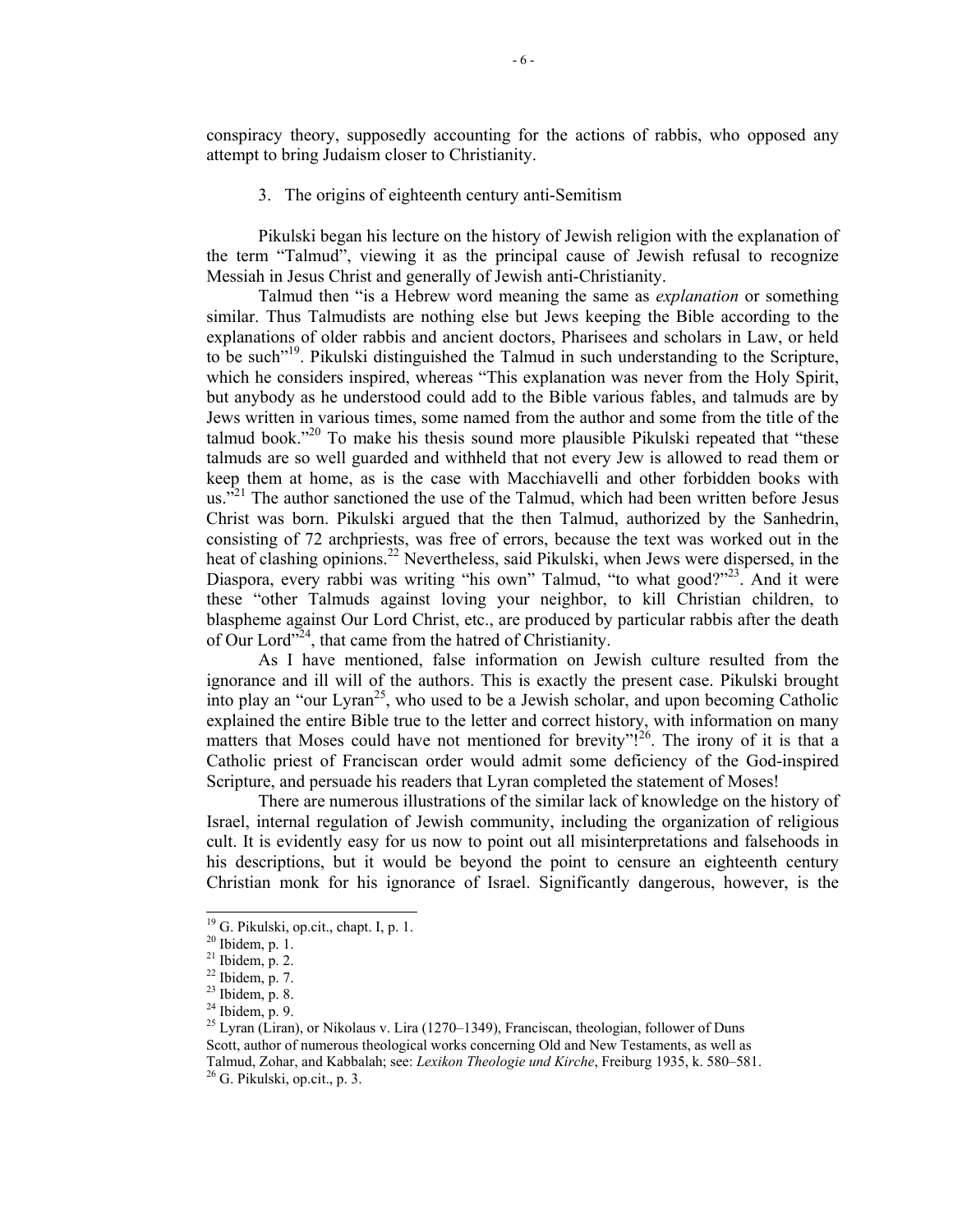"confusion of knowledge" in his text. The author, motivated by his principal aim, was not able, nor was willing to assess critically the information, which seemed purely speculative or even contrary to common sense. The state of mind of Polish encyclopedists on the eve of the enlightenment breakthrough was characterized by their refusal to apply the rules of critical analysis to the material they compiled. The authority of previously published books remained in full force, and the only ideal to be pursued seemed a maximum compilation of all information on a given subject. Besides, the aim of this publication  $-$  to widen the schism in the Jewish community  $-$  together with the conspiracy theory on rabbis' activities, did not, for obvious reasons, assist critical evaluation.

Jewish liberties were a problem in the internal affairs of mid-eighteenth century Poland. According to Pikulski, Jews had too many, to the indignation of the pope himself. To prove his point Pikulski quoted a summary of the letter addressed by Pope Benedict  $XIV$  to Polish archbishops and bishops<sup>27</sup> in 1751. "He communicates in this letter that every Polish city and town the number of Jews is greater than Christians', and at public houses and inns Jews have more exempted subjects etc., due to the fact that Jewish servants cannot keep solemn holidays without work nor the rites of Catholic faith. Thus this freedom comes to that we Poles are more enslaved to Jews that they are to us. Let us just consider whether there is any Jewish slavery; they have free trades, even of wines, which is contrary to Polish constitution, they have free printing without any revision of clerical superiority, Catholics are in their service, etc., what slavery is it then? They celebrate their festivals and shabbases with public clamor and damned ceremonies during which they blaspheme the name of the Savior and curse us."<sup>28</sup> Pikulski emphasized two elements of the situation: first, the Jewish overpopulation in cities and towns, the other, full freedom of religious practices. Another major issue in the Pope's letter involves economic and legal aspects. We read: "We have learnt from the complaints of respectable inhabitants of the Polish Kingdon that Jews have multiplied to such huge number in Poland, as to some places, cities, and towns (visible from their ruins how they were once walled up and full of Christian citizens, known from the registers) are now ruined and so overcrowded by Jews, that few Christians have stayed there. And thus some parishes in this Kingdom for the decrease of parishioners and proceeds are almost to be deserted by their priests. Moreover, any profitable trades and businesses, such as liquors, or even wines, are to Jews allowed; public leases in commission given, inns and taverns let, fields and villages chartered to them, with the power over Christian peasants so that with inhuman force and order they are made to labor, journey, and do serfdom, but also punished more severely, even with lashing. Hence the infortunate peasants, being under the Jewish rule, have to obey the Jew as subject their landlord. Although Jews are not allowed to punish the subject themselves, and this matter rests with a Christian administrator, but he has to obey the Jew for fear of losing his administration and fulfill the tyrannical orders.

Beside the public charter of inns, fields, and other leases, which the Jews hold to the detriment of Christian people, other misdemeanors are in Poland, which can do even a greater damage and destruction than the above. It seems the worst to us, that in some estates there are Jewish commissioners sharing the living quarters with Christians and

 $27$  The Polish version of the letter is quoted extensively in the supplement to part two of his work, pp. 460–471.

<sup>28</sup> G. Pikulski, *Złość żydowska*, p. 10–11.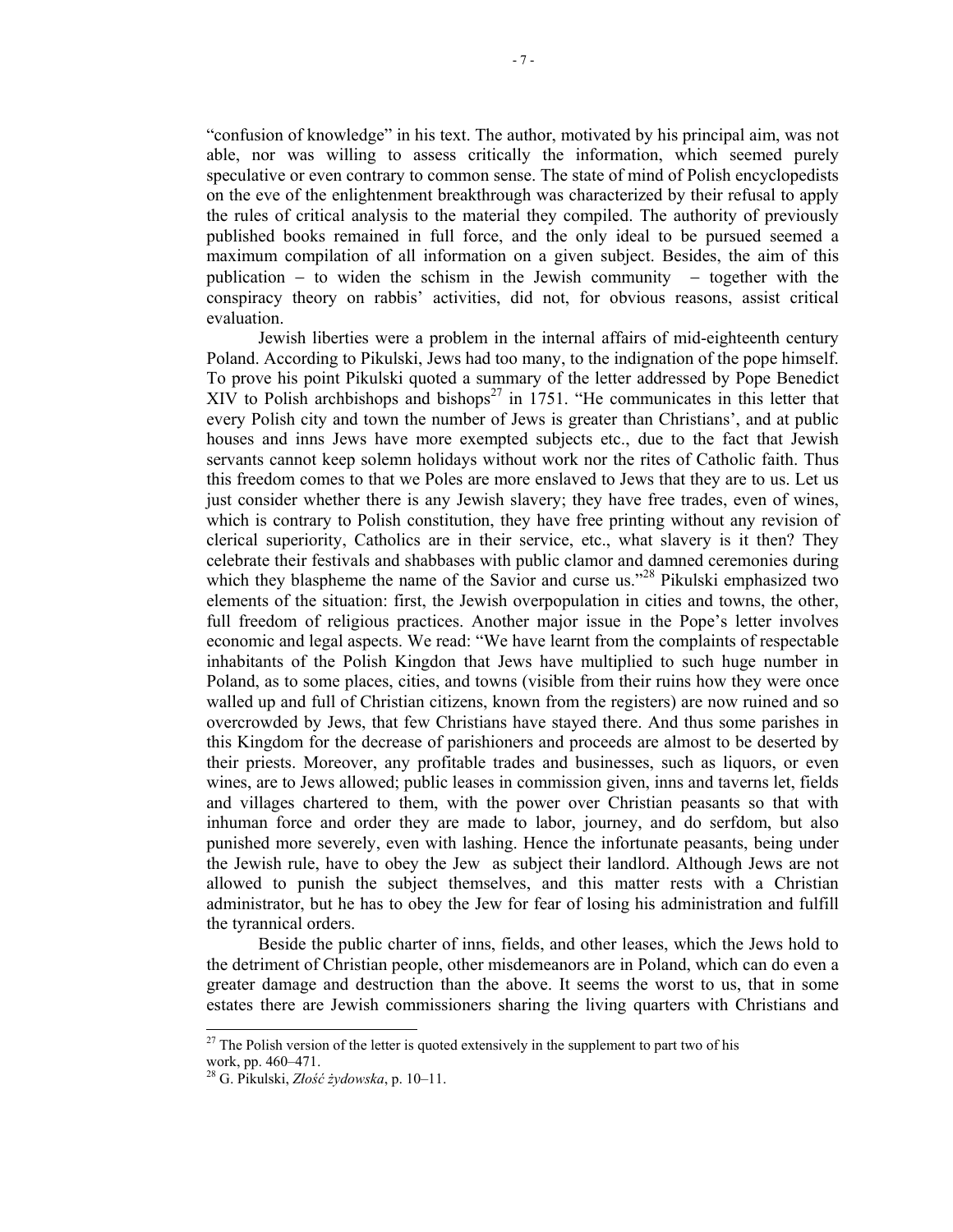having them in their power; in towns and inns not only do Jews live with Christians, but they dare to keep Christians of both sexes at home. And as Jews for the most part are in the trade engaged, when they receive large sums of money they lend to the poor Christians at grossly usurious rates to the latter exhaustion. Although they do themselves borrow from Christians at big commission to their kahal and synagogue. It is for anybody to judge that they do this in order not only to use the money from Christians borrowed to trades and various goods and pay back the provision and have some profit themselves, but also to have all their debtors to protect them and their synagogue.<sup> $29$ </sup>

This extensive quotation from the papal letter provides an excellent perspective on the scale of the social problem that the Jewish minority constituted in mid-eighteenth century Poland. It illustrates the essential contradictions in the legal system, and in the social and economic structure, contradictions to which no effective solution could not, or would not be found. Recommended curbing of contacts with Jews, prohibiting them from running the nobility's business dealings could not be enacted as long as the law granted political rights to the nobility alone, conserving the feudal system based on serfdom, and lacking strong middle class. The discrimination of Jews seemed the only solution, but the economy of the Commonwealth would have collapsed without Jewish business activity. Hence the chance (seemingly offered by Jakub Frank) to include a large segment of Jewish society into the economic and legal system of Poland could have meant saving the benefits of the cooperation with the Jewish element without such acute moral discomfort. It is no wonder, in the circumstances, that Pikulski attacked the Orthodox Jewry, who, on the other side, were right in fearing the decline of faith and cultural identity induced by the Sabbataist and Frankist sects.

Pikulski's book is both polemical and didactic. One of its functions was to persuade Christian society to approve this group of Jews, whose religious beliefs seemed acceptable and promised to unite them with Christianity, or at least bring them closer to it. Pikulski wanted also to provide arguments to be used in eventual debates with Jews. His book includes information of varying degree of credibility, in many cases plain libel and anti-Semitic calumnies. And yet an overall impression is that of a certain sum total of the knowledge on Jewish community and its religious culture. On the occasion of discussing the origins of the Talmud Pikulski outlined the history of Jewish people before the destruction of Jerusalem Temple, described the main Jewish sects, the functioning of priesthood in Judaism, listed the charges against the archpriests, who were, in his opinion, guilty of distorting and misinterpreting (in the anti-Christian spirit) the Holy Scripture. The crucial accusation, in line with the dominant outlook, is that of the deicide. The logical consequence of this crime were all the misfortunes that the chosen nation was being punished with. Pikulski made a detailed inventory of all the plagues befalling all twelve Tribes of Israel.<sup>30</sup> The mind of the author, who listed all these afflictions with solemn gravity, seems a pitiable sight, equally pathetic is his absolute trust in the wisdom of his literary predecessors.<sup>31</sup> Writing down all this nonsense he never tried to confront it with real life, which stands in dire opposition to these slanders. Bigotry and hatred made him conclude: "moved to other peoples this Holy Spirit, who had used to inspire their

1

 $29$  Ibidem, pp. 463–465.

 $30$  The entire chapter XIX is devoted to them, in: op.cit., pp. 344–348.

<sup>&</sup>lt;sup>31</sup> In this case G. Pikulski referred to the authority of Franciszek Roliat, a Christian author (despite his claim to protect objectivity by not using Christian sources), whose information was used by Gabriel of St. Vincent, the author *Consilia varia*. see: *Złość żydowska*, p. 344.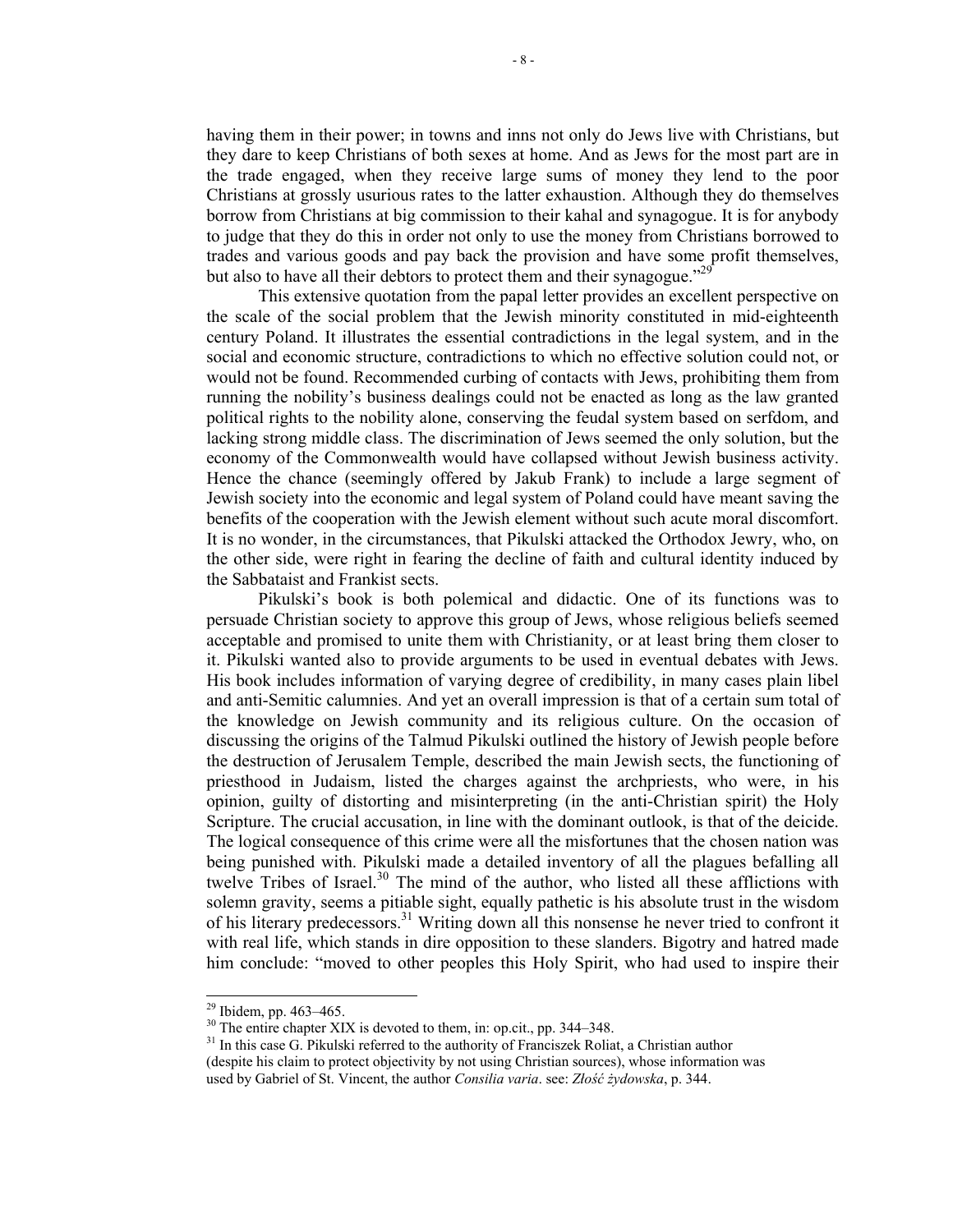prophets..."<sup>32</sup> What resulted from the conviction that they were guilty of the deicide and abandoned by God, was the feeling of license in one's dealings with the Jews, or even of pride at harassing them. Admittedly, pogroms and killing Jews were forbidden in the papal letter with reference to the words of St. Bernard of Clairveaux, who wrote: "Jews should not be mistreated nor killed, nor kept apart<sup>", 33</sup> Abbot Pierre of Cluny spoke in a similar tone. Some less drastic, though also effective, measures were recommended, including: "to punish them for their misdeeds by confiscating the goods they robbed the Christians of, or by usury accumulated, and allot the sum to the needs of the holy faith..."<sup>34</sup> Referring to his predecessors, the pope advised to introduce a prohibitive fine on Christians who would hire themselves out to Jews, whereas treating Jews as servants is highly recommended; to ban appointing Jews to any public offices or posts, to ban hiring Jewish administrators in the church estates; and, ultimately, to admit the expulsion of Jews.35

In part two of his book Pikulski set out to present "Jewish spite, which they manifest especially during their holidays against God and Catholic faith.<sup>356</sup> The text was based, the author claimed, on a manuscript of "Serafinowicz, former Brest Litovsk rabbi, scholar expert in the Scripture and Jewish Talmuds $^{337}$ . Mental instability of Serafinowicz, evident from his profile included in the beginning of part two, did not dissuade Pikulski from quoting his preposterous writing with undue solemnity.

This part of the book is as obviously anti-Semitic as part one. It invites readers into the world of Jewish culture, so different from the Polish one, but its message is to convince the reader that all the rituals and customs "they celebrate not so much to praise God as to blaspheme Him and thy neighbor.<sup>338</sup> Jewish festivals and religious ceremonies were used as a pretext to recall all the nonsense and calumnies on Jewish culture and religion. Pikulski scrupulously named all the holidays month by month, reminded their origin and attributed to them false, plainly criminal intentions. In his interpretation Jewish religious festivals and ceremonies were meant to malign and denigrate Christian beliefs, the person of Jesus Christ in particular, and to harm Christians in general. Thus accepting at face value anything that had ever been written on Jews, guided instead by more than enough of ill will, did G. Pikulski compile in his work all rubbish and absurdities about Jews that had ever been made up, from antiquity through his own times and repeated them earnestly, persuaded that he equipped his contemporaries with indisputable arguments to endorse the Frankists against the Orthodox.

## Conclusions

The book of Gaudenty Pikulski was written in a specific social and political situation in the Polish Commonwealth of the mid-eighteenth century The major and significant aspects of this situation were:

<sup>32</sup> Ibidem, p. 348.

 $33$  Ibidem, p. 465.

<sup>34</sup> Ibidem, p. 466–467.

<sup>35</sup> Ibidem, p.466–472.

<sup>36</sup> Ibidem, p. 349.

<sup>37</sup> Ibidem, p. 349.

<sup>38</sup> Ibidem, p.359.